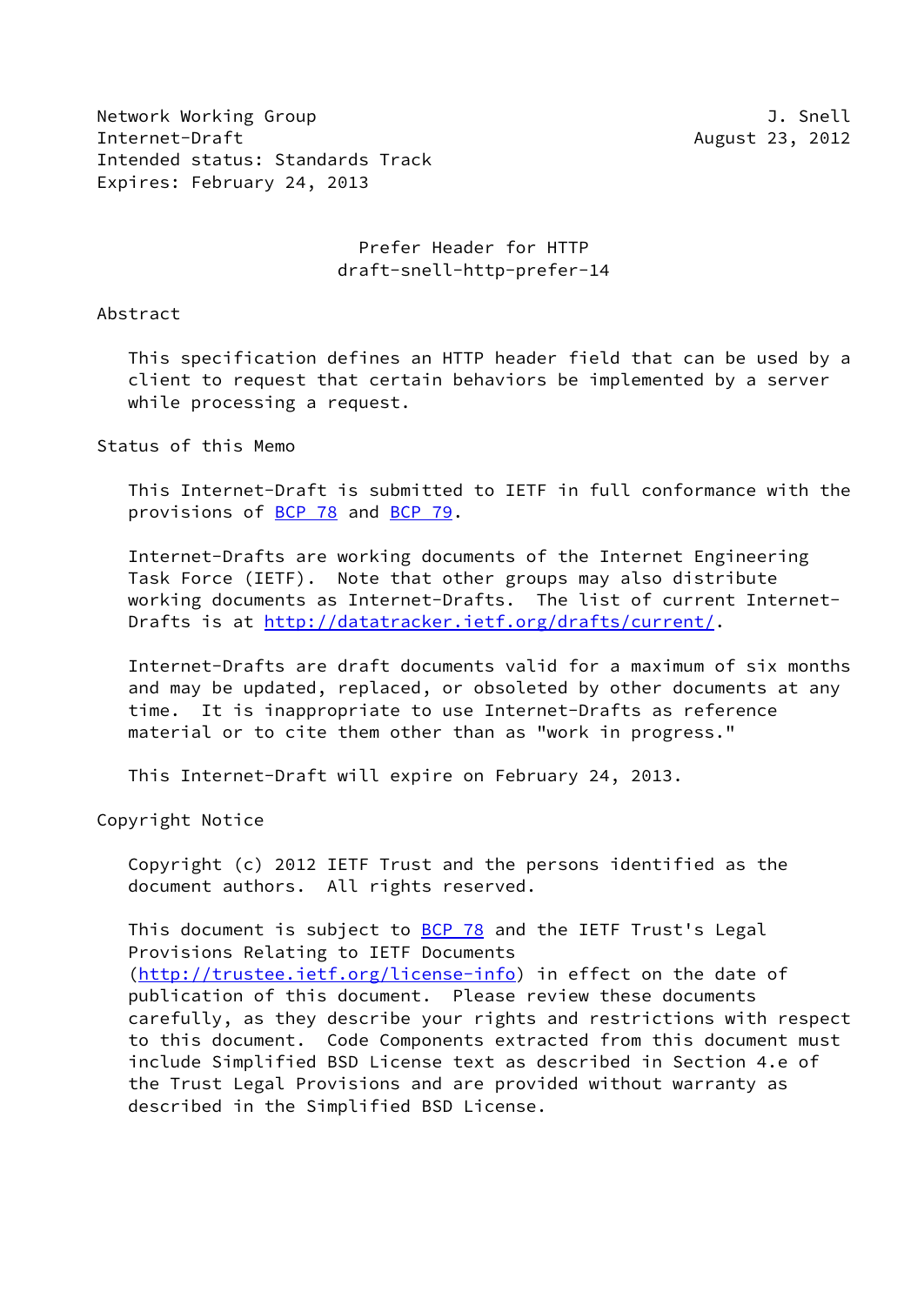# Internet-Draft **HTTP Prefer** August 2012

## Table of Contents

| 2. The Prefer Request Header Field 4                            |  |  |  |
|-----------------------------------------------------------------|--|--|--|
| Content Negotiation and Cache Considerations $\cdots$ 6<br>2.1. |  |  |  |
| 2.2.                                                            |  |  |  |
|                                                                 |  |  |  |
| The "return-asynch" Preference $\frac{7}{2}$<br>3.1.            |  |  |  |
| The "return-representation" Preference $8$<br>3.2.              |  |  |  |
| $3.3$ . The "return-minimal" Preference 9                       |  |  |  |
| 3.4. The "wait" Preference 10                                   |  |  |  |
| The "strict" and "lenient" Processing Preferences $11$<br>3.5.  |  |  |  |
|                                                                 |  |  |  |
| $\underline{4.1}$ . The Registry of Preferences 12              |  |  |  |
| 4.2. Initial Registry Contents 13                               |  |  |  |
| 5. Security Considerations 14                                   |  |  |  |
| 6.                                                              |  |  |  |
|                                                                 |  |  |  |
|                                                                 |  |  |  |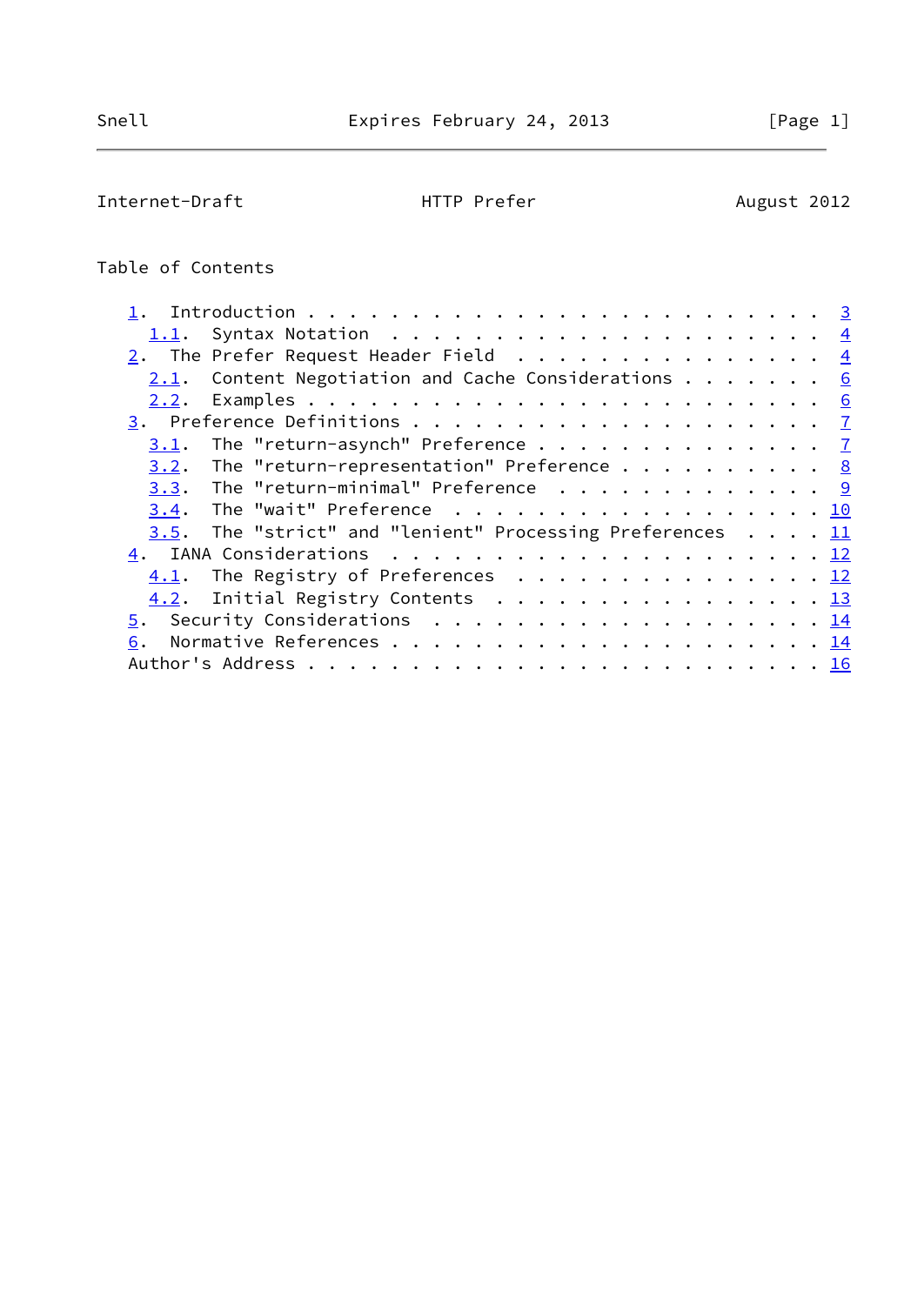Snell Expires February 24, 2013 [Page 2]

<span id="page-2-1"></span>Internet-Draft **HTTP Prefer** August 2012

#### <span id="page-2-0"></span>[1](#page-2-0). Introduction

 Within the course of processing an HTTP request there are typically a range of required and optional behaviors that a server or intermediary can employ. These often manifest is a variety of subtle and not-so-subtle ways within the response.

 For example, when using the HTTP PUT method to modify a resource -- similar to that defined for the Atom Publishing Protocol [\[RFC 5023](https://datatracker.ietf.org/doc/pdf/rfc5023)] -- the server is given the option of returning either a complete representation of a modified resource or a minimal response that indicates only the successful completion of the operation. The selection of which type of response to return to the client generally has no bearing on the successful processing of the request but could, for instance, have an impact on what actions the client must take after receiving the response. That is, returning a representation of the modified resource within the response can allow the client to avoid sending an additional subsequent GET request.

 Similarly, servers that process requests are often faced with decisions about how to process requests that may be technically invalid or incorrect but are still understandable. It might be the case that the server is able to overlook the technical errors in the request but still successfully process the request. Depending on the specific requirements of the application and the nature of the request being made, the client might or might not consider such lenient processing of its request to be appropriate.

While the decision of exactly which behaviors to apply in these cases lies with the server processing the request, the server might wish to defer to the client to specify which optional behavior is preferred.

 Currently, HTTP offers no explicitly defined means of expressing the client's preferences regarding the optional aspects of handling of a given request. While HTTP does provide the Expect header -- which can be used to identify mandatory expectations for the processing of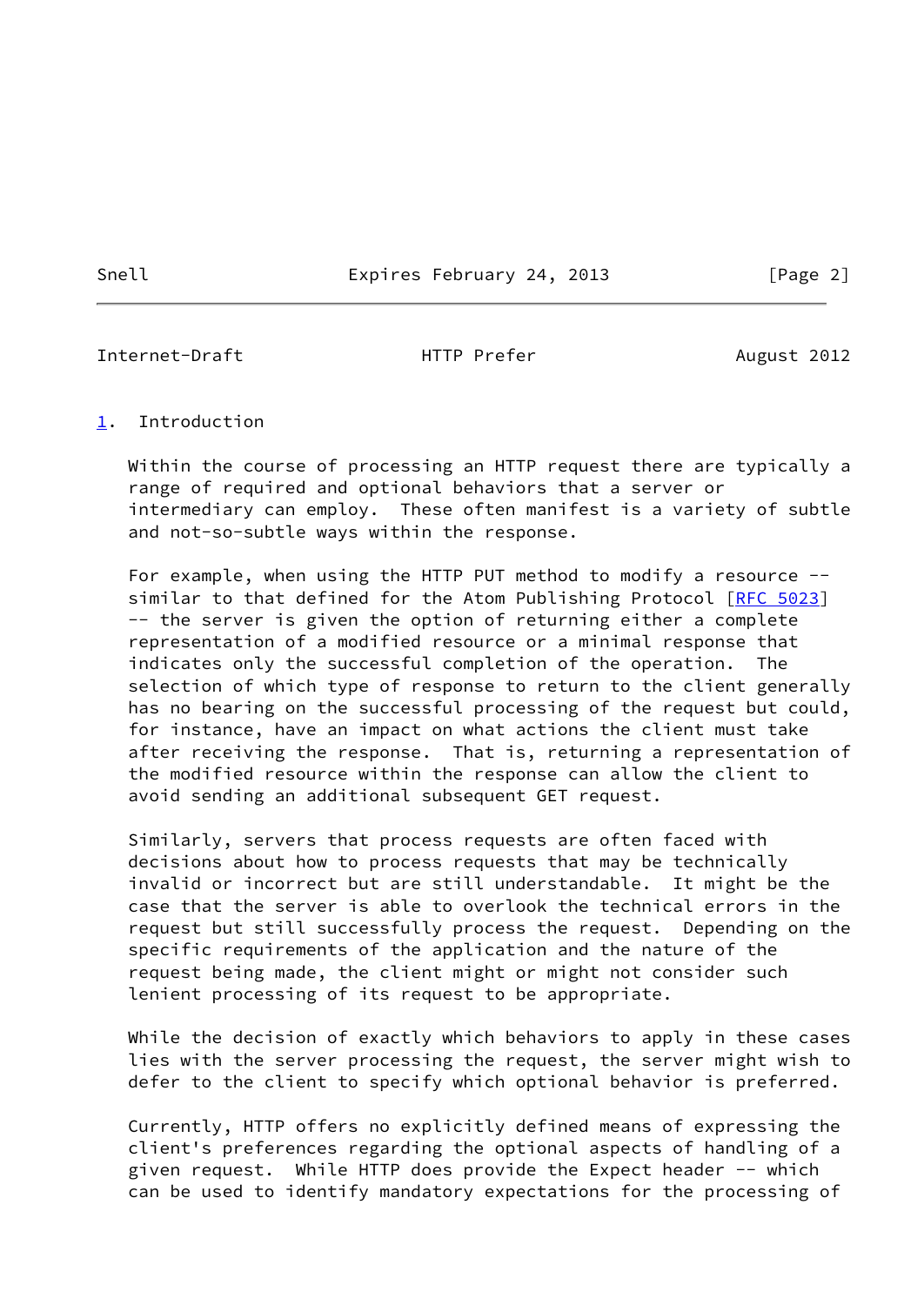a request -- use of the field to communicate optional preferences is problematic:

- 1. The semantics of the Expect header field are such that intermediaries and servers are required to reject any request that states unrecognized or unsupported expectations.
- 2. While the Expect header field is end-to-end, the HTTP specification requires that the header be processed hop-by-hop. That is, every interceding intermediary that handles a request between the client and the origin server is required to process an expectation and determine whether it is capable of appropriately handling it.

| [Page 3] |
|----------|
|          |

<span id="page-3-1"></span>Internet-Draft **HTTP Prefer** August 2012

 The rigid, must-understand semantics of the Expect header, therefore, make it a poor choice for the general expression of optional preferences that may be specific to an individual application and are therefore unknown to an intermediary or are otherwise irrelevant to the intermediaries successful handling of the request and response.

 Another option available to clients is to utilize Request URI query string parameters to express preferences. Doing so, however, results in a variety of issues affecting the cacheability of responses.

 As an alternative, this specification defines a new HTTP request header field that can be used by clients to request that optional behaviors be applied by a server during the processing the request. Additionally, a handful of initial preference tokens for use with the new header are defined.

 In this document, the key words "MUST", "MUST NOT", "REQUIRED", "SHALL", "SHALL NOT", "SHOULD", "SHOULD NOT", "RECOMMENDED", "MAY", and "OPTIONAL" are to be interpreted as described in [\[RFC2119](https://datatracker.ietf.org/doc/pdf/rfc2119)].

#### <span id="page-3-0"></span>[1.1](#page-3-0). Syntax Notation

<span id="page-3-2"></span> This specification uses the Augmented Backus-Naur Form (ABNF) notation of [\[RFC5234](https://datatracker.ietf.org/doc/pdf/rfc5234)] and includes, by reference, the "token", "word", "OWS", "BWS" rules and the #rule extension as defined within Sections  $1.2$  and  $3.2.4$  of  $[I-D.iett-thtbbis-p1-messaging]$ .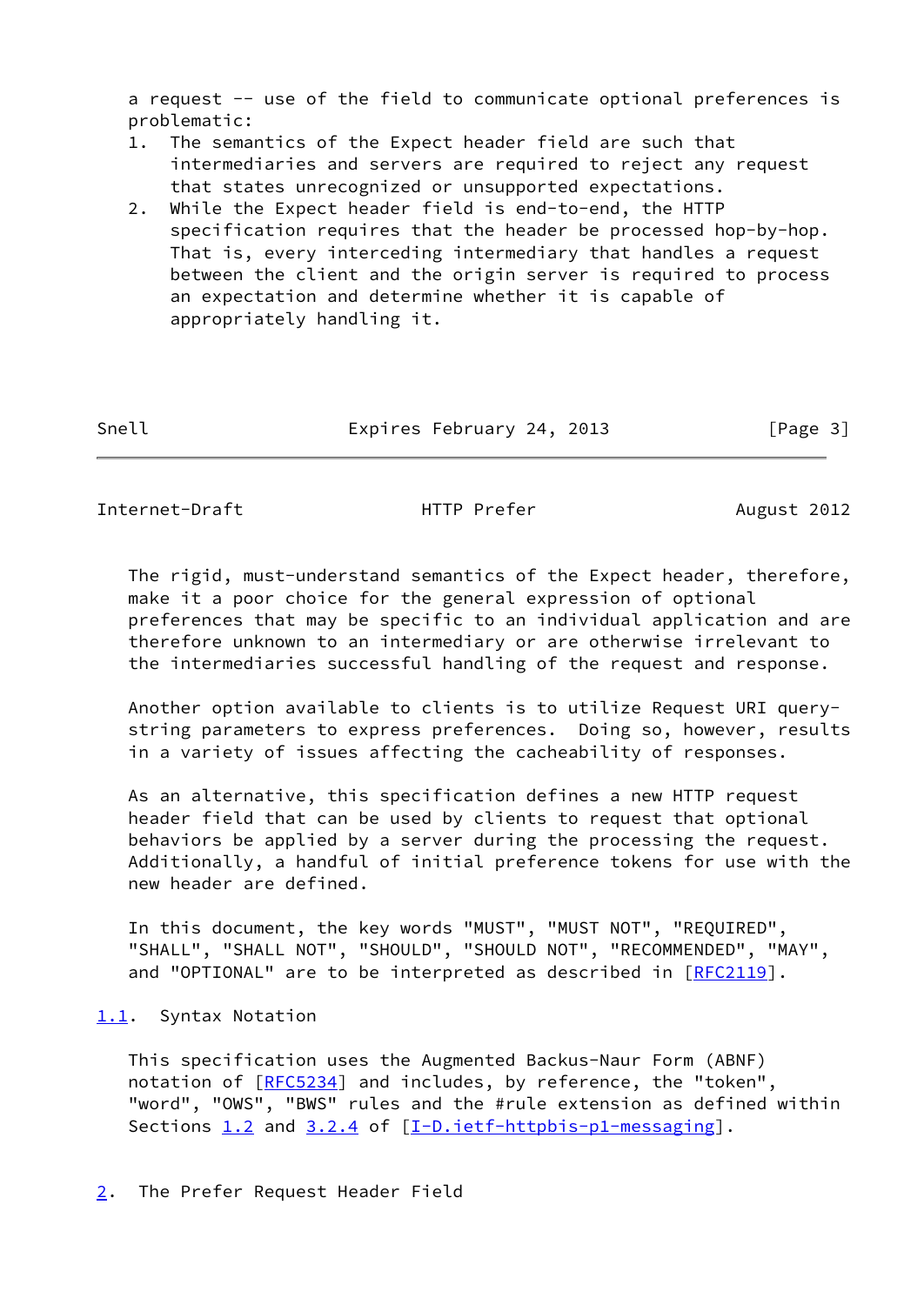The Prefer request-header field is used to indicate that particular server behaviors are preferred by the client, but not required for successful completion of the request. Prefer is similar in nature to the Expect header field defined by Section 9.3 of [\[I-D.ietf-httpbis-p2-semantics](#page-15-2)] with the exception that servers are allowed to ignore stated preferences.

 Prefer = "Prefer" ":" 1#preference preference = token [ BWS "=" BWS word ] \*( OWS ";" [ OWS parameter ] ) parameter = token [ BWS "=" BWS word ]

 This header field is defined with an extensible syntax to allow for future values included in the Registry of Preferences ([Section 4.1](#page-13-0)). A server that does not recognize or is unable to comply with particular preference tokens in the Prefer header field of a request MUST ignore those tokens and MUST NOT stop processing or signal an error.

Snell Expires February 24, 2013 [Page 4]

Internet-Draft HTTP Prefer August 2012

 A preference token can contain a value. Empty, or zero length values on both the preference token and within parameters are equivalent to no value being specified at all. The following, then, are equivalent:

 Prefer: foo; bar Prefer: foo; bar="" Prefer: foo=""; bar

 An optional set of parameters can be specified for any preference token. The meaning and application of such parameters is dependent on the definition of each preference token and the server's implementation thereof.

 If a particular preference token or parameter is specified multiple times, repeated occurrences MUST be ignored without signaling an error or otherwise altering the processing of the request.

 Comparison of preference token names is case-insensitive while values are case-sensitive regardless of whether token or quoted-string values are used.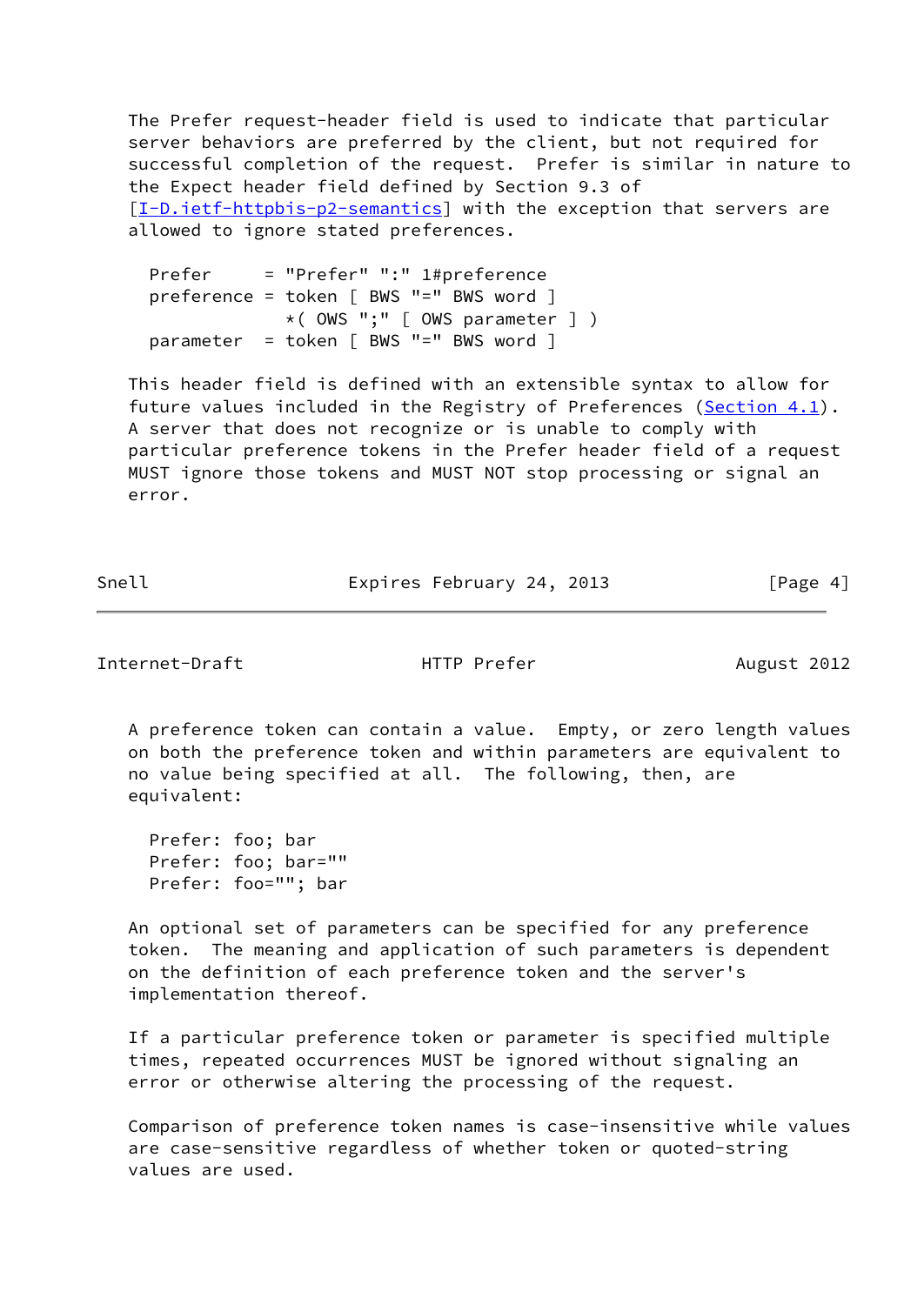The Prefer request header field is end-to-end and MUST be forwarded by a proxy if the request is forwarded.

 In various situations, a proxy might determine that it is capable of honoring a preference independently of the server to which the request has been directed. For instance, an intervening proxy might be capable of providing asynchronous handling of a request using 202 Accepted responses independently of the origin server. Such proxies can choose to honor the "return-asynch" preference on their own despite whether the origin is capable or willing to do so. In such cases, however, the proxy is still required to forward the Prefer header on to the origin server.

 Individual preference tokens MAY define their own requirements and restrictions as to whether and how intermediaries can apply the preference to a request independently of the origin server.

As per Section 3.2 of [[I-D.ietf-httpbis-p1-messaging\]](#page-15-1), Implementations MUST support multiple instances of the Prefer header field in a single message, as well as multiple preference tokens separated by commas in a single Prefer header field. The following examples are equivalent:

|--|

Expires February 24, 2013 [Page 5]

<span id="page-5-0"></span>Internet-Draft **HTTP Prefer** August 2012

Multiple Prefer Header Fields:

 POST /foo HTTP/1.1 Host: example.org Prefer: return-asynch Prefer: wait=100 Date: Tue, 20 Dec 2011 12:34:56 GMT

Single Prefer Header Field:

 POST /foo HTTP/1.1 Host: example.org Prefer: wait=100, return-asynch Date: Tue, 20 Dec 2011 12:34:56 GMT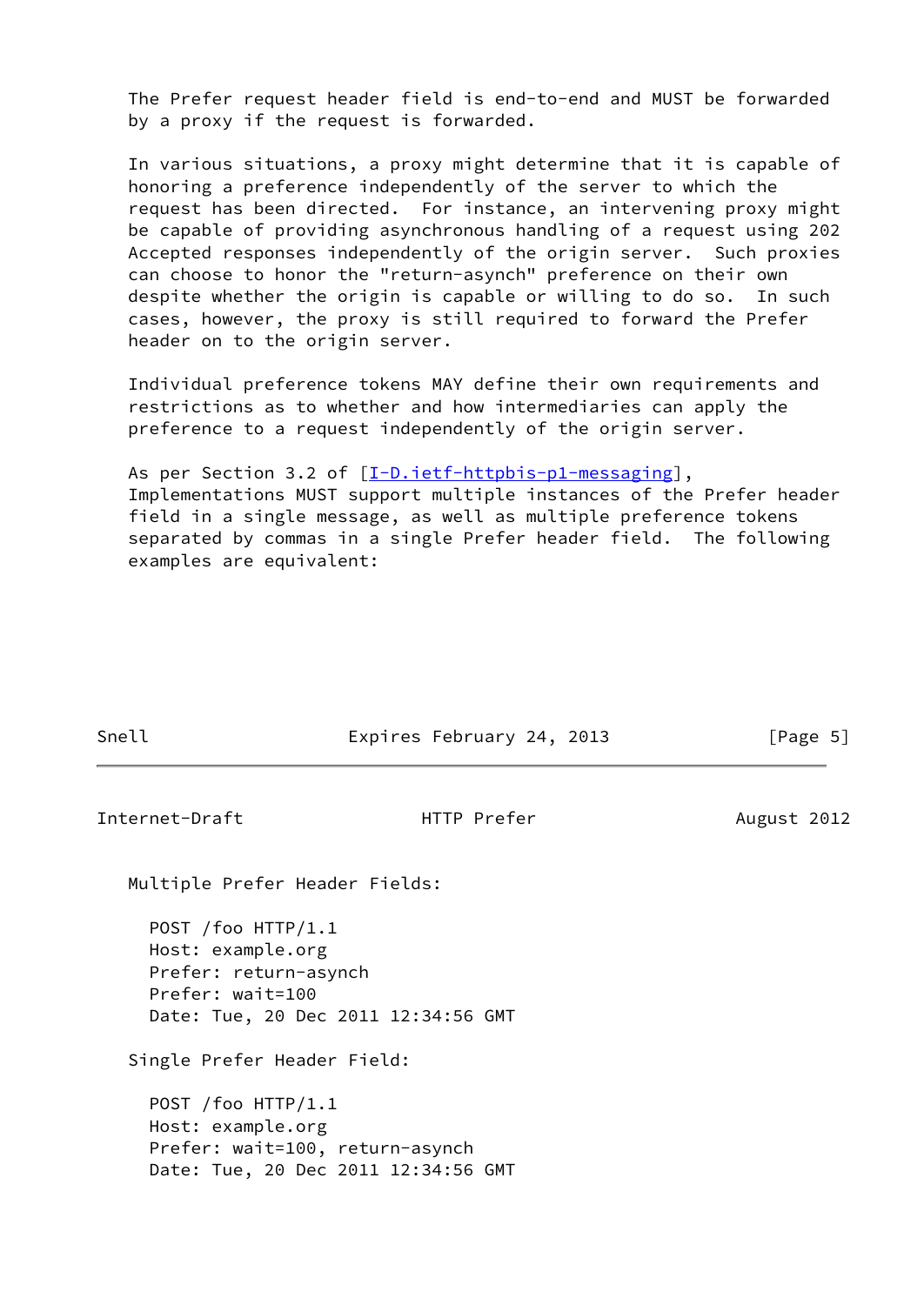No significance is given to the order in which preference tokens appear within a request.

#### <span id="page-6-0"></span>[2.1](#page-6-0). Content Negotiation and Cache Considerations

 Note that while the Prefer header field is not intended to be used as content negotiation mechanism, the application of a preference potentially could affect the caching characteristics of a response. Specifically, if a server supports the optional application of a preference that could even just potentially result in a variance to a cache's handling of a response entity, a Vary header field MUST be included with the response listing the Prefer header field regardless of whether the client actually used Prefer in the request.

 Because of the inherent complexities involved with properly implementing server-driven content negotiation, effective caching, and the application of optional preferences, implementors must exercise caution when utilizing preferences in such a way as to impact the caching of a response and SHOULD NOT use the Prefer header mechanism for content negotiation.

<span id="page-6-1"></span>[2.2](#page-6-1). Examples

 The following examples illustrate the use of various preferences defined by this specification, as well as undefined extensions for strictly illustrative purposes:

 1. Return a "202 Accepted" response for asynchronous processing if the response cannot be processed within 10 seconds. An undefined "priority" preference is also specified:

 Prefer: return-asynch, wait=10; Prefer: priority=5;

| ٧<br>٠ | ۹<br>۹ |
|--------|--------|
|--------|--------|

Expires February 24, 2013 [Page 6]

<span id="page-6-2"></span>Internet-Draft HTTP Prefer August 2012

2. Use lenient processing:

Prefer: Lenient

 3. Use of an optional, undefined parameter on the return-minimal preference requesting a response status code of "204" for a successful response: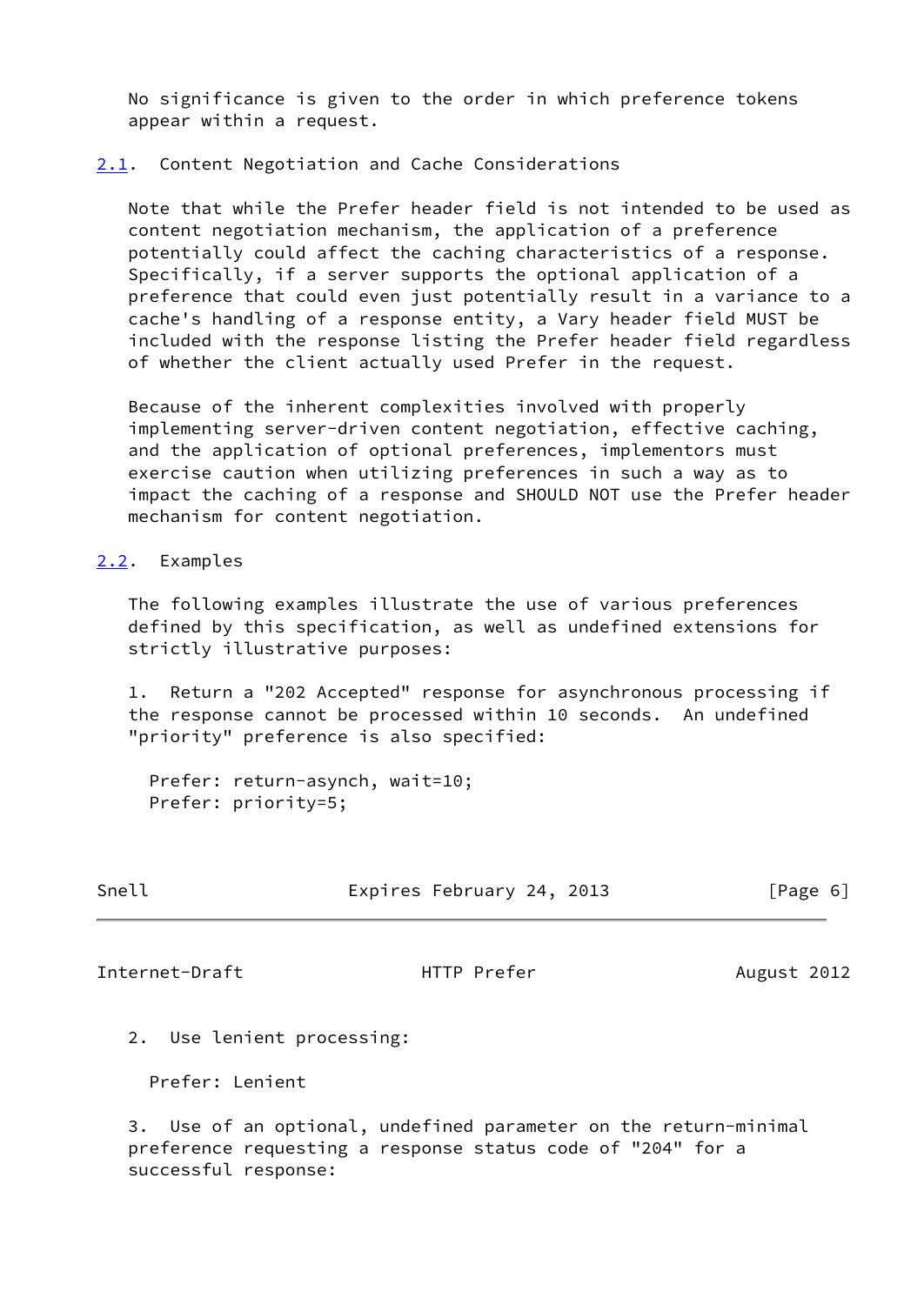Prefer: return-minimal; status=204

### <span id="page-7-0"></span>[3](#page-7-0). Preference Definitions

 The following subsections define an initial set of preferences. Additional preferences can be registered for convenience and/or to promote reuse by other applications. This specification establishes an IANA registry of such relation types (see Section  $4.1$ ).

 Registered preference names MUST conform to the token rule, and MUST be compared character-by-character in a case-insensitive fashion. They SHOULD be appropriate to the specificity of the preference; i.e., if the semantics are highly specific to a particular application, the name should reflect that, so that more general names remain available for less specific use.

 Registered preferences MUST NOT constrain servers, clients or any intermediaries involved in the exchange and processing of a request to any behavior required for successful processing. The use and application of a preference within a given request MUST be optional on the part of all participants.

#### <span id="page-7-1"></span>[3.1](#page-7-1). The "return-asynch" Preference

 The "return-asynch" preference indicates that the client prefers the server to respond asynchronously to a response. For instance, in the case when the length of time it takes to generate a response will exceed some arbitrary threshold established by the server, the server can honor the return-asynch preference by returning either a "202 Accepted" or "303 See Other" response.

ABNF:

return-asynch = "return-asynch"

 The key motivation for the "return-asynch" preference is to facilitate the operation of asynchronous request handling by allowing the client to indicate to a server its capability and preference for handling asynchronous responses.

| Snell | Expires February 24, 2013 | [Page 7] |
|-------|---------------------------|----------|
|       |                           |          |

<span id="page-7-2"></span>Internet-Draft **HTTP Prefer** August 2012

An example request specifying the "return-asynch" preference: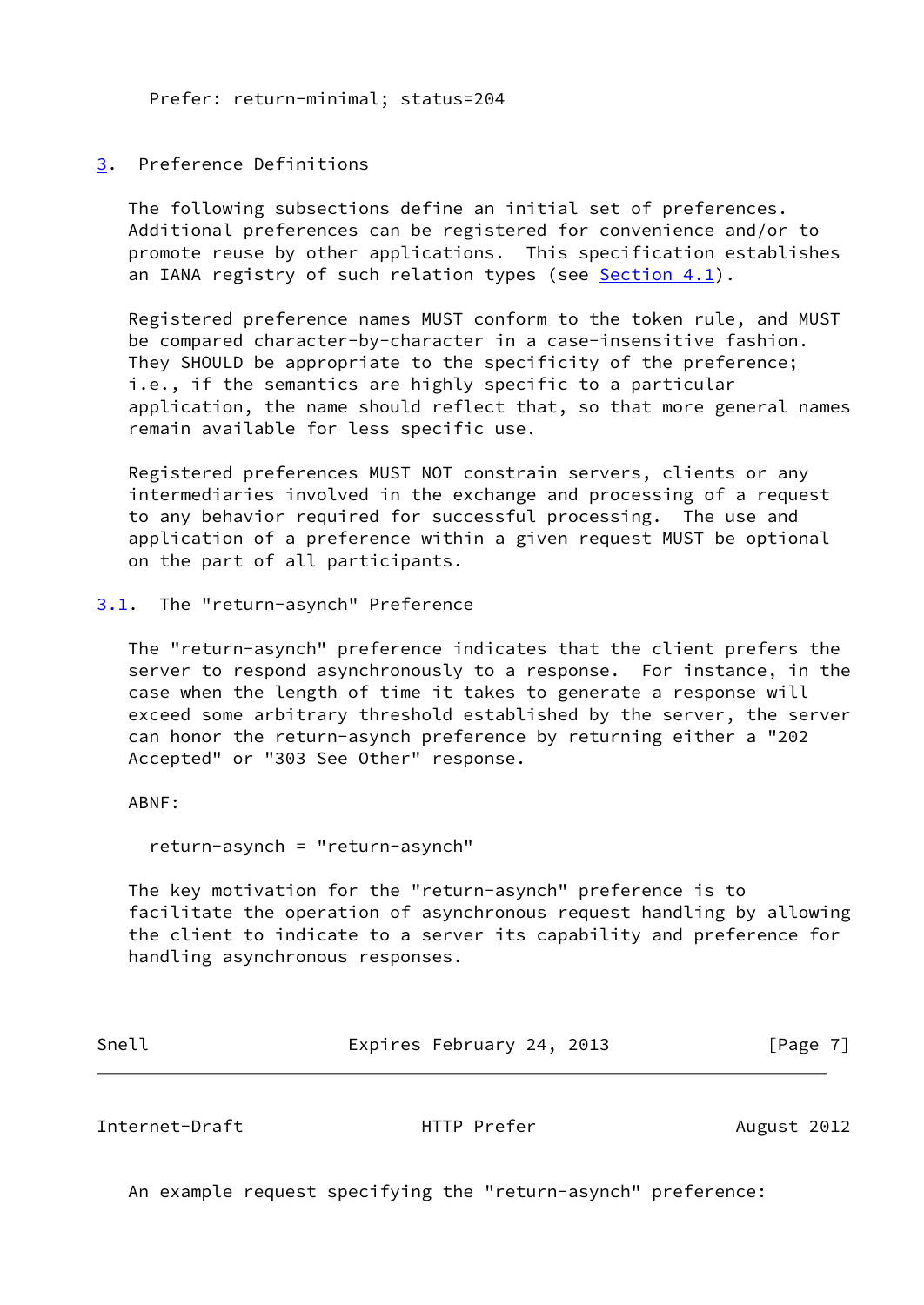POST /collection HTTP/1.1 Host: example.org Content-Type: text/plain Prefer: return-asynch {Data} An example asynchronous response using "202 Accepted": HTTP/1.1 202 Accepted Location: http://example.org/collection/123 An alternative asynchronous response using "303 See Other": HTTP/1.1 303 See Other Location: http://example.org/collection/123 Retry-After: 10

<span id="page-8-0"></span>[3.2](#page-8-0). The "return-representation" Preference

 The "return-representation" preference indicates that the client prefers that the server include an entity representing the current state of the resource in the response to a successful request.

ABNF:

return-representation = "return-representation"

 When honoring the "return-representation" preference, the server MUST include a Content-Location header field specifying the URI of the resource representation being returned. Per section 6.1 of [\[I-D.ietf-httpbis-p2-semantics](#page-15-2)], the presence of the Content-Location header field in the response asserts that the payload is a representation of the resource identified by the Content-Location URI.

 The "return-representation" preference is intended primarily to provide a means of optimizing communication between the client and server by eliminating the need for a subsequent GET request to retrieve the current representation of the resource following a modification.

 Currently, after successfully processing a modification request such as a POST or PUT, a server can choose to return either an entity describing the status of the operation or a representation of the modified resource itself. While the selection of which type of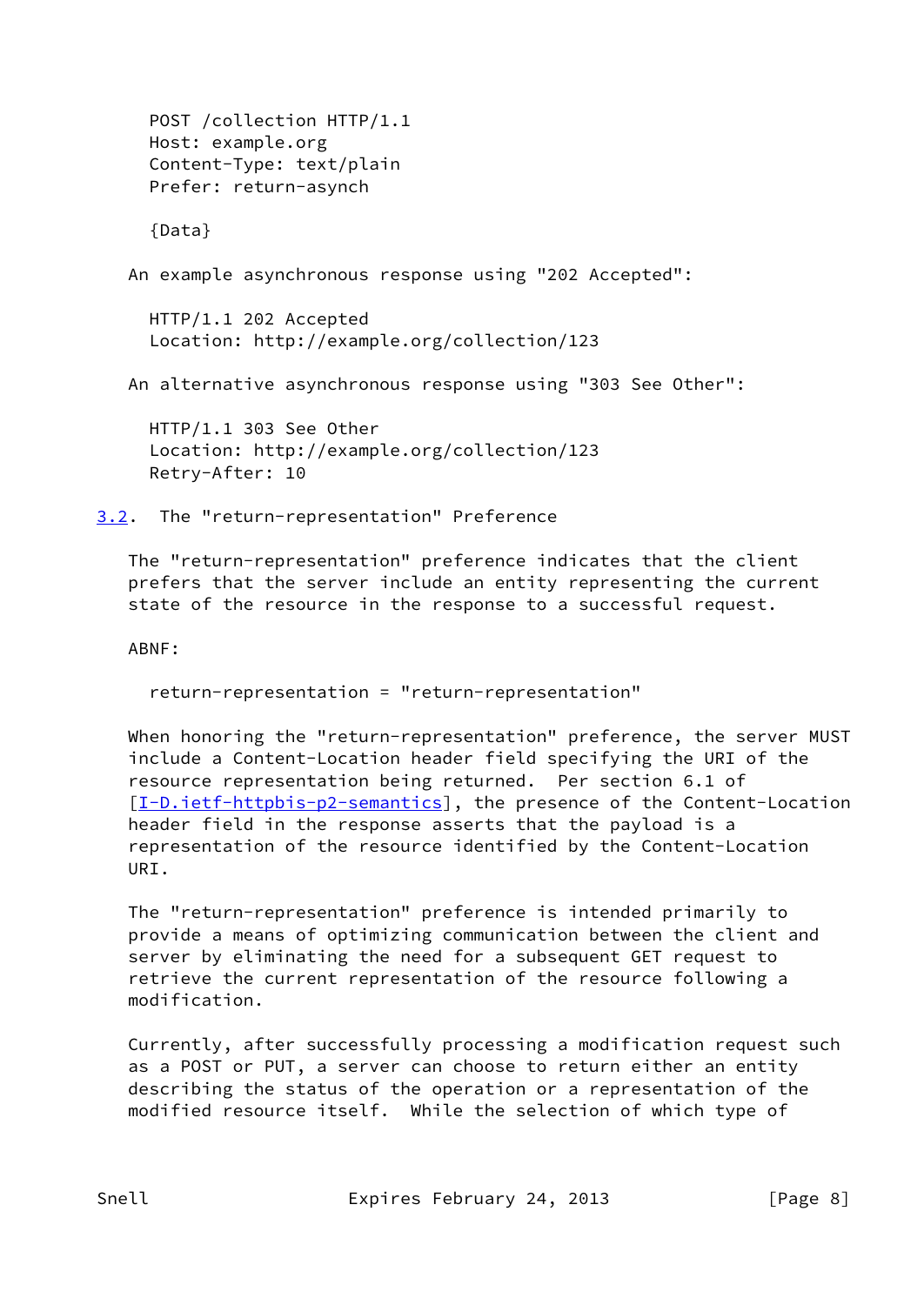<span id="page-9-1"></span>Internet-Draft **HTTP Prefer** August 2012

 entity to return, if any at all, is solely at the discretion of the server, the "return-representation" preference -- along with the "return-minimal" preference defined below -- allow the server to take the client's preferences into consideration while constructing the response.

An example request specifying the "return-representation" preference:

 PUT /collection/123 HTTP/1.1 Host: example.org Content-Type: text/plain Prefer: return-representation

{Data}

An example response containing the resource representation:

 HTTP/1.1 200 OK Content-Location: http://example.org/collection/123 Content-Type: text/plain ETag: "d3b07384d113edec49eaa6238ad5ff00"

{Data}

 The "return-minimal" and "return-representation" preferences are mutually exclusive directives that MUST NOT be used in combination within a single request. If a server receives a request containing both the "return-minimal" and "return-representation" preferences, it MAY choose to ignore either or both of the stated preferences but MUST NOT signal an error or fail to process the request solely on the basis of those preferences.

<span id="page-9-0"></span>[3.3](#page-9-0). The "return-minimal" Preference

 The "return-minimal" preference indicates that the client wishes the server to return a minimal response to a successful request. Typically, such responses would utilize the "204 No Content" status, but other codes MAY be used as appropriate, such as a "200" status with a zero-length response entity. The determination of what constitutes an appropriate minimal response is solely at the discretion of the server.

ABNF:

return-minimal = "return-minimal"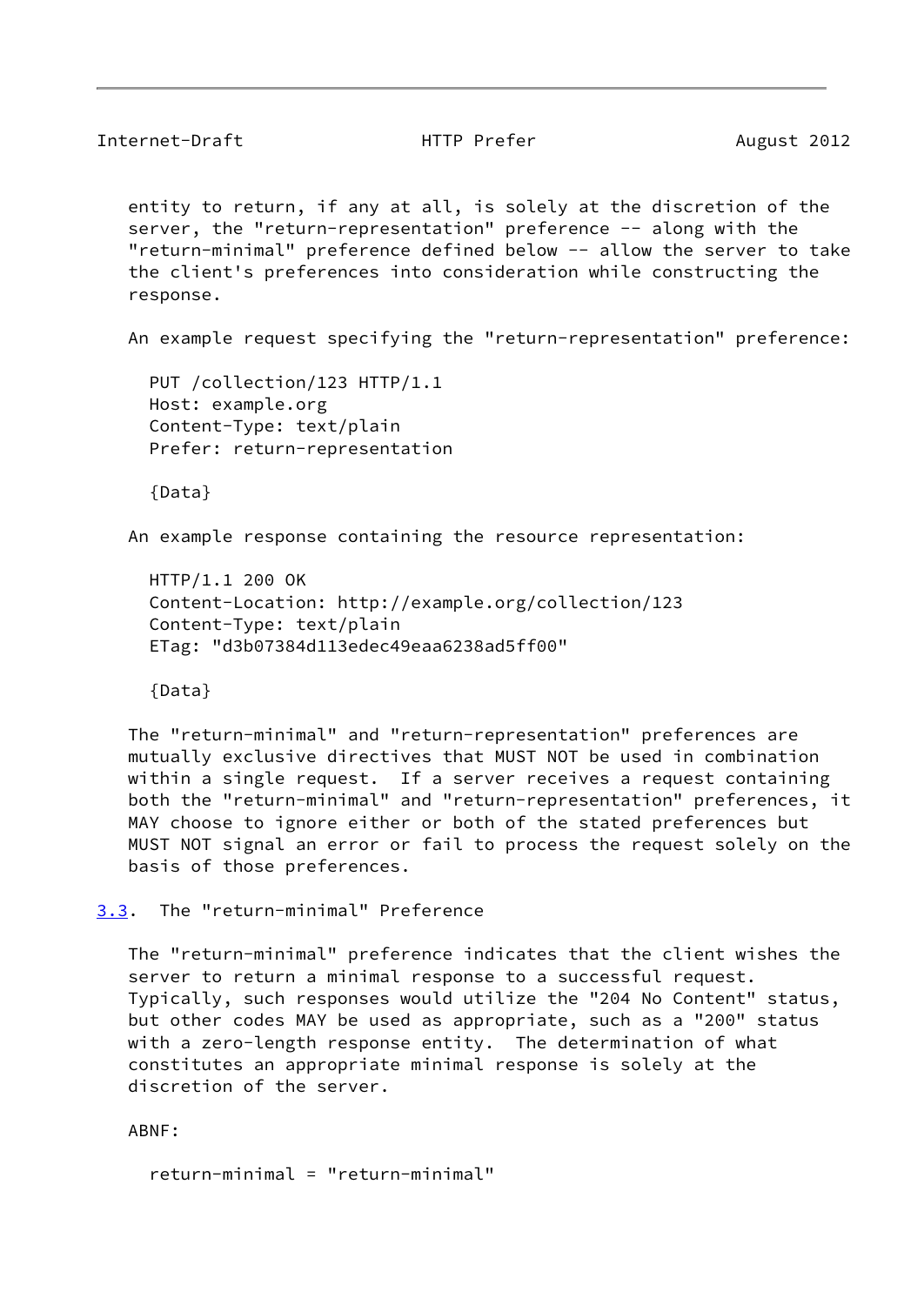The "return-minimal" preference is intended to provide a means of optimizing communication between the client and server by reducing

Snell Expires February 24, 2013 [Page 9]

<span id="page-10-1"></span>Internet-Draft HTTP Prefer August 2012

 the amount of data the server is required to return to the client following a request. This can be particularly useful, for instance, when communicating with limited-bandwidth mobile devices or when the client simply does not require any further information about the result of a request beyond knowing if it was successfully processed.

An example request specifying the "return-minimal" preference:

 POST /collection HTTP/1.1 Host: example.org Content-Type: text/plain Prefer: return-minimal

{Data}

An example minimal response:

 HTTP/1.1 201 Created Location: http://example.org/collection/123 Content-Length: 0

 The "return-minimal" and "return-representation" preferences are mutually exclusive directives that MUST NOT be used in combination within a single request. If a server receives a request containing both the "return-minimal" and "return-representation" preferences, it MAY choose to ignore either or both of the stated preferences but MUST NOT signal an error or fail to process the request solely on the basis of those preferences.

<span id="page-10-0"></span>[3.4](#page-10-0). The "wait" Preference

 The "wait" preference can be used to establish an upper bound on the length of time, in seconds, the client is willing to wait for a response, after which the client might choose to abandon the request. In the case generating a response will take longer than the time specified, the server, or proxy, MAY choose to utilize an asynchronous processing model by returning, for example, "202 Accepted" or "303 See Other" responses.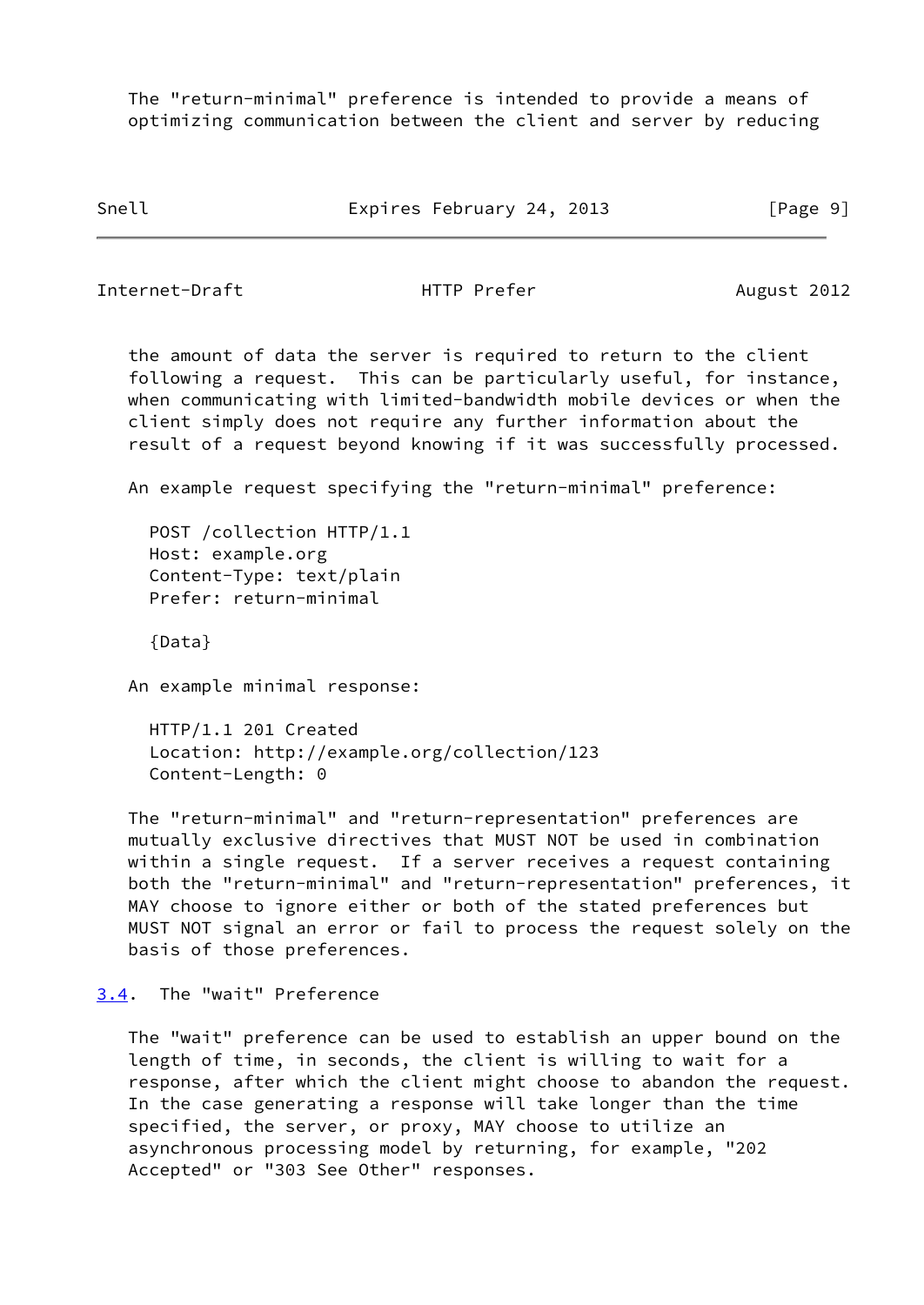#### ABNF:

wait = "wait" BWS "=" BWS delta-seconds

 Clients specifying the "wait" preference SHOULD also use the Date header field, as specified in Section 9.2 of [\[I-D.ietf-httpbis-p2-semantics](#page-15-2)], within the request to establish the time at which the client began waiting for the completion of the request. Failing to include a Date header field in the request would

Snell Expires February 24, 2013 [Page 10]

<span id="page-11-1"></span>Internet-Draft **HTTP Prefer** August 2012

 require the server to use the instant it received or began processing the request as the baseline for determining how long the client has been waiting which could yield unintended results.

 The lack of a Date header in the request, or poor clock synchronization between the client and server makes it impossible to determine the exact length of time the client has already been waiting when the request is received by the server. The only reliable information conveyed by the wait preference is that the client is not expecting the server to spend more than the specified time on request processing and can terminate the transaction at any time.

 An example request specifying the "wait" and "return-asynch" preferences to indicate that the client wishes the server to respond asynchronously if processing of the request will take longer than 10 seconds:

 POST /collection HTTP/1.1 Host: example.org Content-Type: text/plain Prefer: return-asynch, wait=10 Date: Tue, 20 Dec 2011 12:34:56 GMT

{Data}

<span id="page-11-0"></span>[3.5](#page-11-0). The "strict" and "lenient" Processing Preferences

 The "strict" and "lenient" preferences are mutually-exclusive directives indicating, at the server's discretion, how the client wishes the server to handle potential error conditions that can arise in the processing of a request. For instance, if the payload of a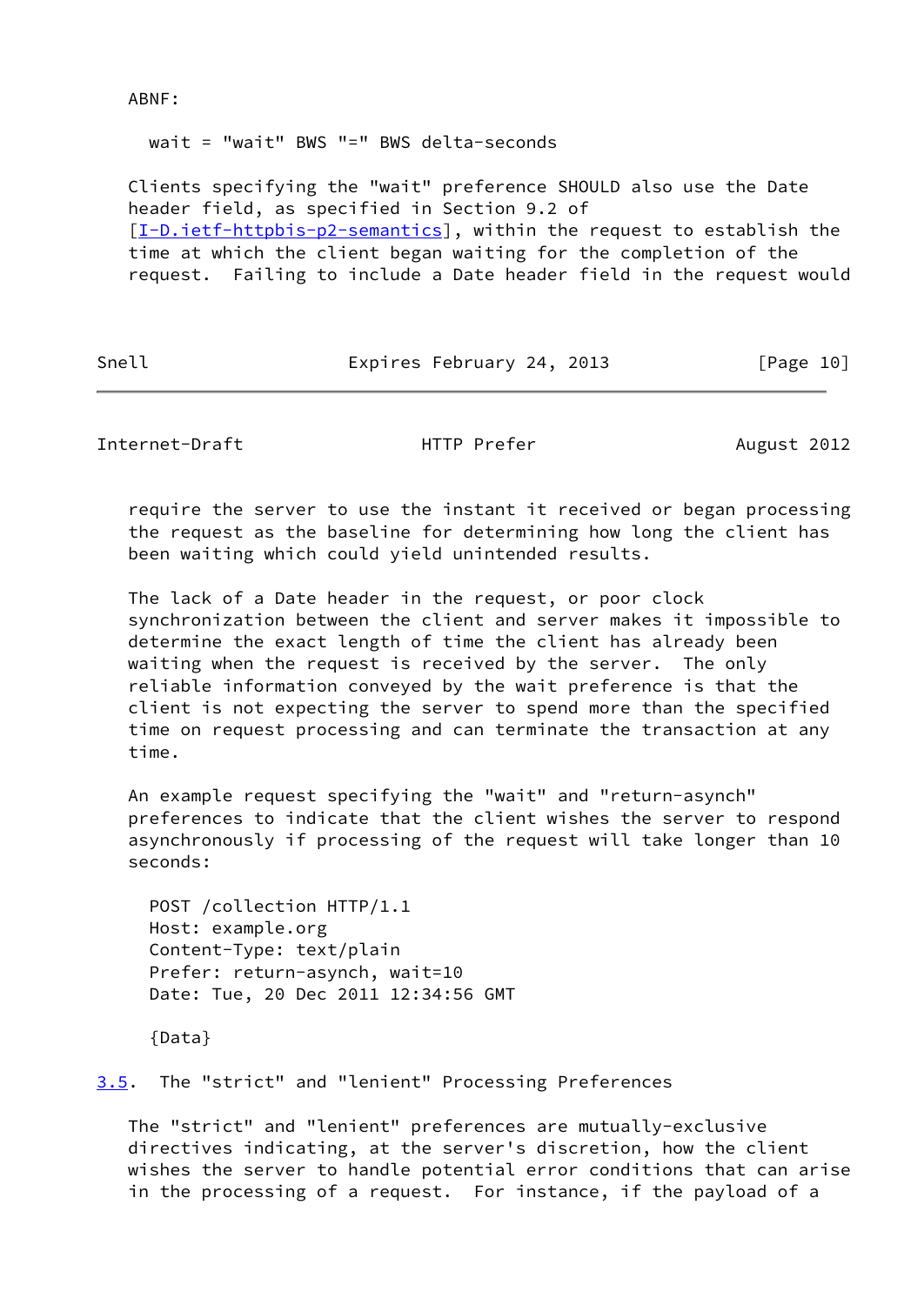request contains various minor syntactical or semantic errors, but the server is still capable of comprehending and successfully processing the request, a decision must be made to either reject the request with an appropriate "4xx" error response or go ahead with processing. The "strict" preference can be used by the client to indicate that, in such conditions, it would prefer that the server reject the request, while the "lenient" preference indicates that the client would prefer the server to attempt to process the request. The specific meaning and application of the "strict" and "lenient" directives is specific to each type of resource, the request method and the operation of the server.

ABNF:

handling = "strict" / "lenient"

Snell Expires February 24, 2013 [Page 11]

<span id="page-12-1"></span>Internet-Draft **HTTP Prefer** August 2012

An example request specifying the "strict" preference:

 POST /collection HTTP/1.1 Host: example.org Content-Type: text/plain Prefer: strict

An example request specifying the "lenient" preference:

 POST /collection HTTP/1.1 Host: example.org Content-Type: text/plain Prefer: lenient

<span id="page-12-0"></span>[4](#page-12-0). IANA Considerations

 The 'Prefer' header field should be added to the Permanent Message Header Fields registry defined in [[RFC3864](https://datatracker.ietf.org/doc/pdf/rfc3864)] [\(http://www.iana.org/assignments/message-headers/perm-headers.html](http://www.iana.org/assignments/message-headers/perm-headers.html)).

 Header field name: Prefer Applicable Protocol: HTTP Status: Author: James M Snell <jasnell@gmail.com>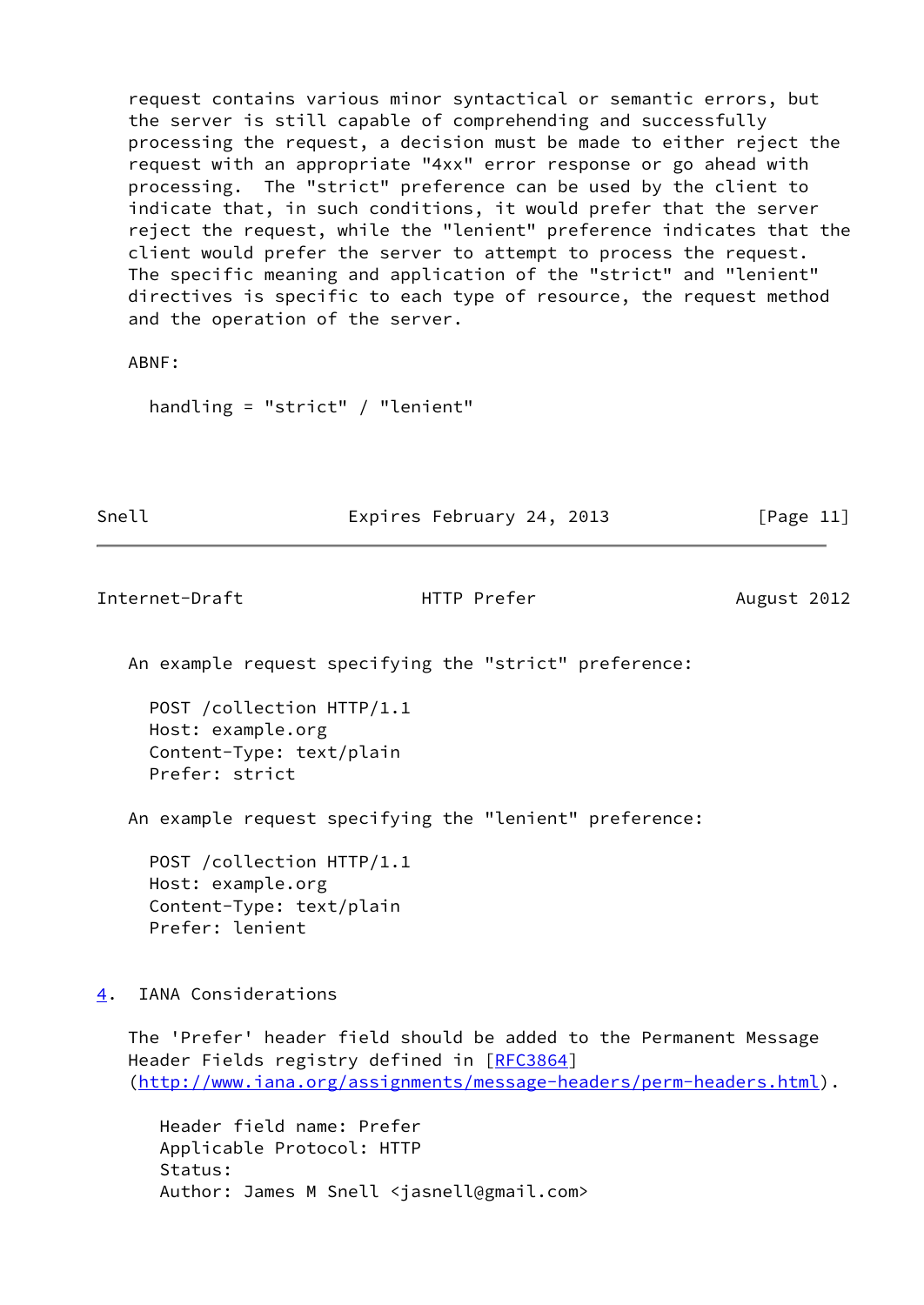Change controller: IETF Specification document: this specification

#### <span id="page-13-0"></span>[4.1](#page-13-0). The Registry of Preferences

 IANA is asked to create a new registry, "HTTP Preferences", under the Hypertext Transfer Protocol (HTTP) Parameters group. New registrations will use the Specification Required policy [\[RFC5226](https://datatracker.ietf.org/doc/pdf/rfc5226)].

 The requirements for registered preferences are described in [Section 3](#page-7-0).

 Registration requests consist of the completed registration template below, typically published in an RFC or Open Standard (in the sense described by **Section [7 of \[RFC2026\]](https://datatracker.ietf.org/doc/pdf/rfc2026#section-7)**). However, to allow for the allocation of values prior to publication, the Designated Expert can approve registration once they are satisfied that a specification will be published.

 Note that preferences can be registered by third parties, if the Designated Expert determines that an unregistered preference is widely deployed and not likely to be registered in a timely manner.

| Snell | Expires February 24, 2013 |  | [Page 12] |  |
|-------|---------------------------|--|-----------|--|
|       |                           |  |           |  |

<span id="page-13-1"></span>Internet-Draft **HTTP Prefer** August 2012

The registration template is:

- o Preference: (A value for the Prefer request header field that conforms to the syntax rule given in [Section 2](#page-3-2))
- o Description:
- o Reference:
- o Notes: [optional]

 Registration requests should be sent to the ietf-http-wg@w3.org mailing list, marked clearly in the subject line (e.g., "NEW PREFERENCE - example" to register an "example" preference).

 Within at most 14 days of the request, the Designated Expert(s) will either approve or deny the registration request, communicating this decision to the review list and IANA. Denials should include an explanation and, if applicable, suggestions as to how to make the request successful.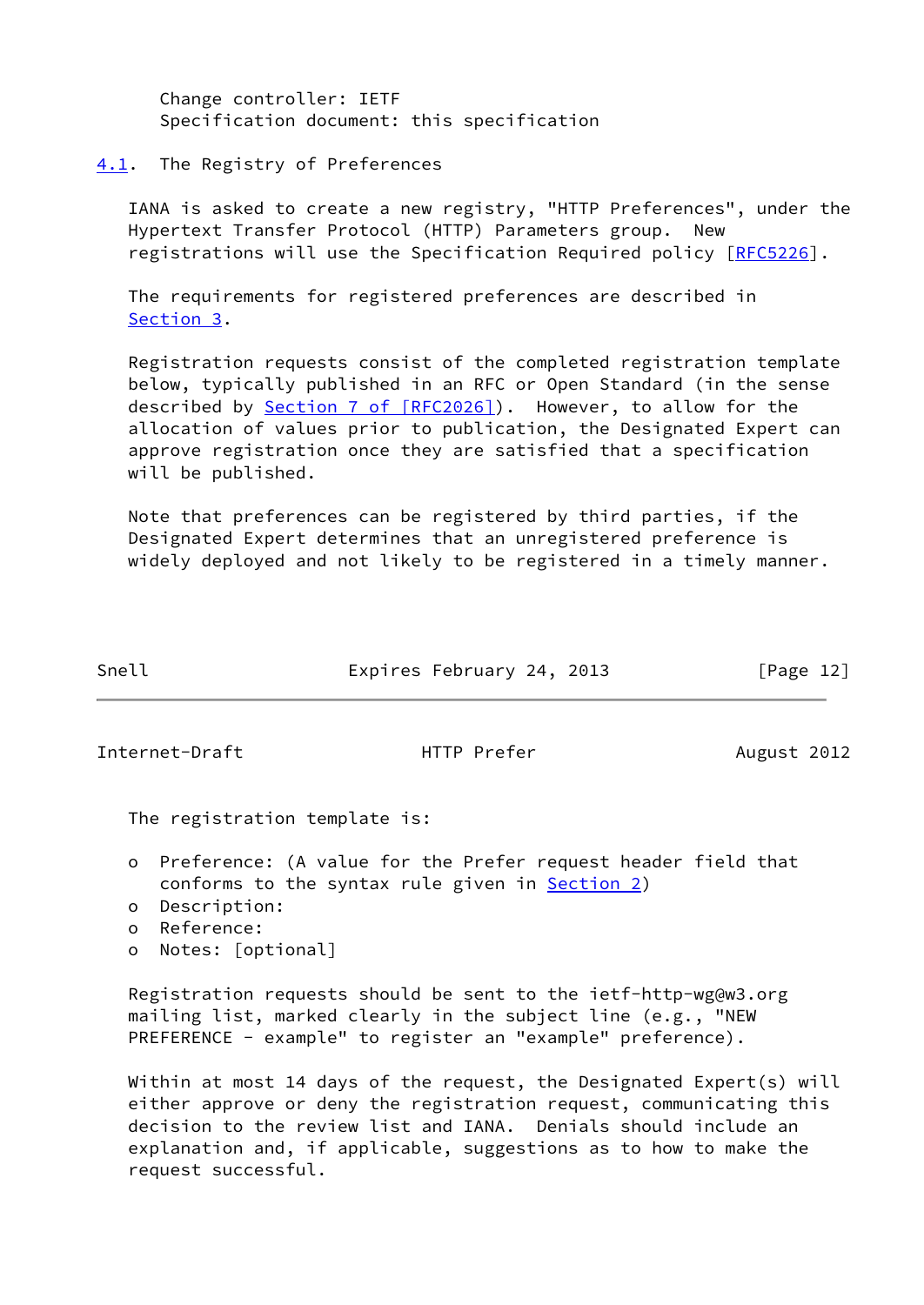### <span id="page-14-0"></span>[4.2](#page-14-0). Initial Registry Contents

The Preferences Registry's initial contents are:

- o Preference: return-asynch
- o Description: Indicates that the client prefers the server to respond asynchronously to a request.
- o Reference: [this specification], [Section 3.1](#page-7-1)
- o Preference: return-minimal
- o Description: Indicates that the client prefers the server return a minimal response to a request.
- o Reference: [this specification], [Section 3.3](#page-9-0)
- o Preference: return-representation
- o Description: Indicates that the client prefers the server to include a representation of the current state of the resource in response to a request.
- o Reference: [this specification], [Section 3.2](#page-8-0)
- o Preference: wait
- o Description: Indicates an upper bound to the lenght of time the client is willing to wait for a response, after which the request can be aborted.
- o Reference: [this specification], [Section 3.4](#page-10-0)
- o Preference: strict
- o Description: Indicates that the client wishes the server to apply strict validation and error handling to the processing of a request.

| Snell | Expires February 24, 2013 |  | [Page 13] |
|-------|---------------------------|--|-----------|
|       |                           |  |           |

<span id="page-14-2"></span>Internet-Draft **HTTP Prefer** August 2012

- o Reference: [this specification], [Section 3.5](#page-11-0)
- o Preference: lenient
- o Description: Indicates that the client wishes the server to apply lenient validation and error handling to the processing of a request.
- o Reference: [this specification], [Section 3.5](#page-11-0)
- <span id="page-14-1"></span>[5](#page-14-1). Security Considerations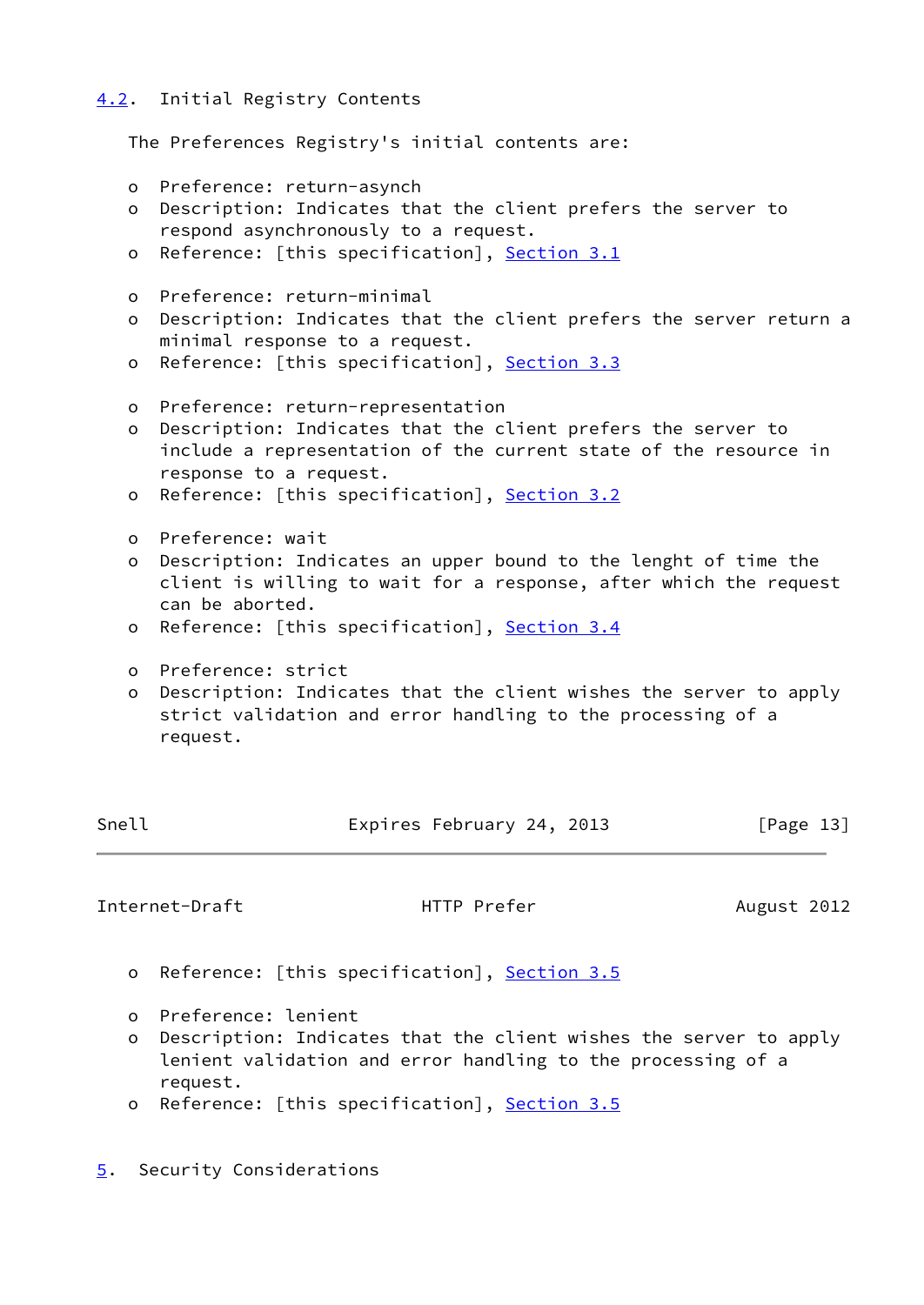Specific preferences requested by a client can introduce security considerations and concerns beyond those discussed in HTTP/1.1 Parts 1 [[I-D.ietf-httpbis-p1-messaging\]](#page-15-1), 2 [\[I-D.ietf-httpbis-p2-semantics\]](#page-15-2), 3 [[I-D.ietf-httpbis-p3-payload](#page-15-3)], 4 [[I-D.ietf-httpbis-p4-conditional\]](#page-16-0), 5  $[I-D.ietf-httpbis-p5-range]$  $[I-D.ietf-httpbis-p5-range]$ , 6  $[I-D.ietf-httpbis-p6-cache]$ , and 7 [\[I-D.ietf-httpbis-p7-auth](#page-16-3)]. Implementors must refer to the specifications and descriptions of each preference to determine the security considerations relevant to each.

 A server could incur greater costs in attempting to comply with a particular preference (for instance, the cost of providing a representation in a response that would not ordinarily contain one; or the commitment of resources necessary to track state for an asynchronous response). Unconditional compliance from a server could allow the use of preferences for denial of service. A server can ignore an expressed preference to avoid expending resources that it does not wish to commit.

<span id="page-15-0"></span>[6](#page-15-0). Normative References

<span id="page-15-1"></span>[I-D.ietf-httpbis-p1-messaging]

 Fielding, R., Gettys, J., Mogul, J., Nielsen, H., Masinter, L., Leach, P., Berners-Lee, T., Lafon, Y., and J. Reschke, "HTTP/1.1, part 1: URIs, Connections, and Message Parsing", [draft-ietf-httpbis-p1-messaging-18](https://datatracker.ietf.org/doc/pdf/draft-ietf-httpbis-p1-messaging-18) (work in progress), January 2012.

<span id="page-15-2"></span>[I-D.ietf-httpbis-p2-semantics]

 Fielding, R., Gettys, J., Mogul, J., Nielsen, H., Masinter, L., Leach, P., Berners-Lee, T., Lafon, Y., and J. Reschke, "HTTP/1.1, part 2: Message Semantics", [draft-ietf-httpbis-p2-semantics-18](https://datatracker.ietf.org/doc/pdf/draft-ietf-httpbis-p2-semantics-18) (work in progress), January 2012.

<span id="page-15-3"></span> [I-D.ietf-httpbis-p3-payload] Fielding, R., Gettys, J., Mogul, J., Nielsen, H.,

Snell Expires February 24, 2013 [Page 14]

Internet-Draft **HTTP Prefer** August 2012

 Masinter, L., Leach, P., Berners-Lee, T., Lafon, Y., and J. Reschke, "HTTP/1.1, part 3: Message Payload and Content Negotiation", [draft-ietf-httpbis-p3-payload-18](https://datatracker.ietf.org/doc/pdf/draft-ietf-httpbis-p3-payload-18) (work in progress), January 2012.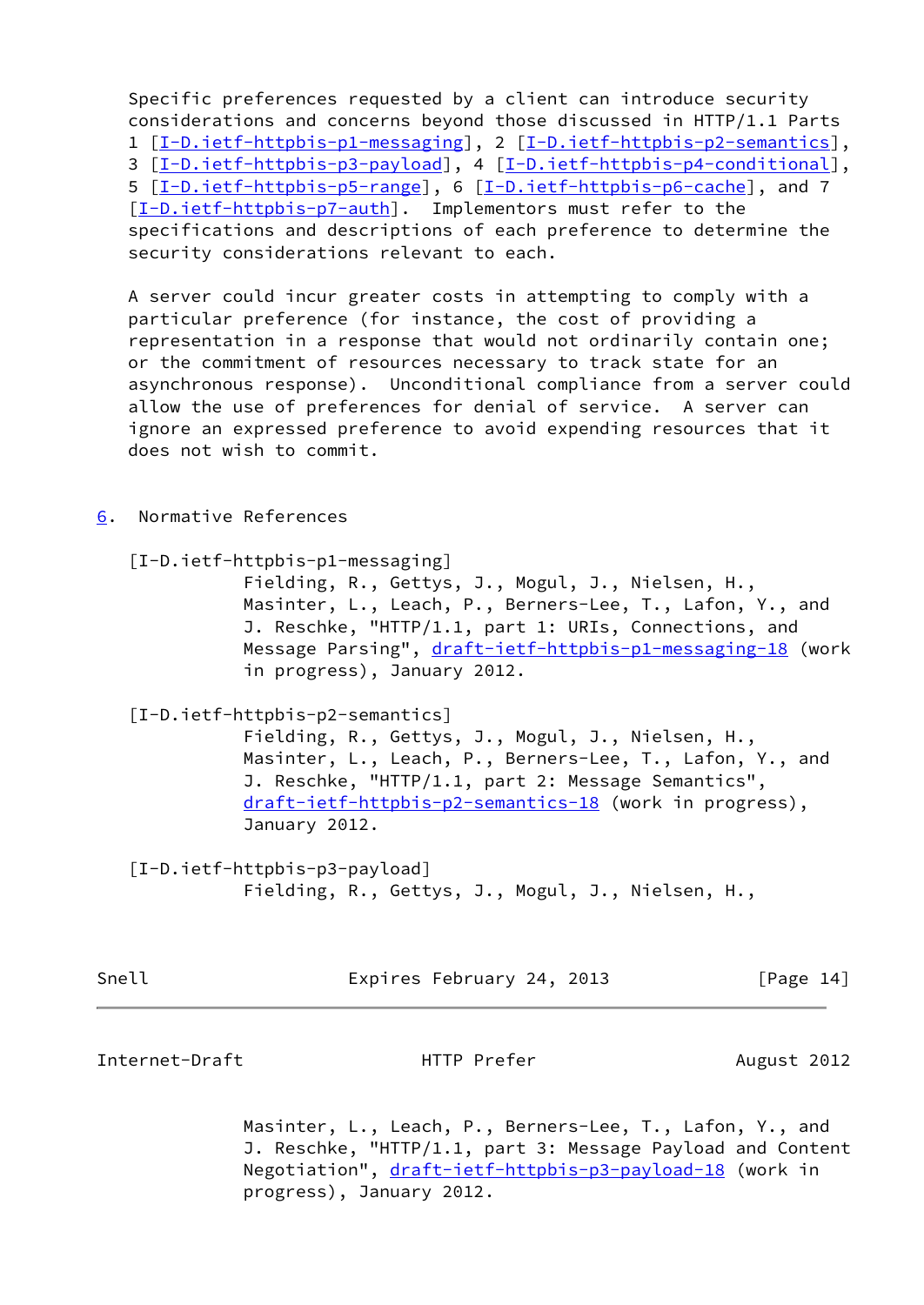<span id="page-16-0"></span>[I-D.ietf-httpbis-p4-conditional]

 Fielding, R., Gettys, J., Mogul, J., Nielsen, H., Masinter, L., Leach, P., Berners-Lee, T., Lafon, Y., and J. Reschke, "HTTP/1.1, part 4: Conditional Requests", [draft-ietf-httpbis-p4-conditional-18](https://datatracker.ietf.org/doc/pdf/draft-ietf-httpbis-p4-conditional-18) (work in progress), January 2012.

<span id="page-16-1"></span>[I-D.ietf-httpbis-p5-range]

 Fielding, R., Gettys, J., Mogul, J., Nielsen, H., Masinter, L., Leach, P., Berners-Lee, T., Lafon, Y., and J. Reschke, "HTTP/1.1, part 5: Range Requests and Partial Responses", [draft-ietf-httpbis-p5-range-18](https://datatracker.ietf.org/doc/pdf/draft-ietf-httpbis-p5-range-18) (work in progress), January 2012.

<span id="page-16-2"></span>[I-D.ietf-httpbis-p6-cache]

 Fielding, R., Gettys, J., Mogul, J., Nielsen, H., Masinter, L., Leach, P., Berners-Lee, T., Lafon, Y., Nottingham, M., and J. Reschke, "HTTP/1.1, part 6: Caching", [draft-ietf-httpbis-p6-cache-18](https://datatracker.ietf.org/doc/pdf/draft-ietf-httpbis-p6-cache-18) (work in progress), January 2012.

<span id="page-16-3"></span>[I-D.ietf-httpbis-p7-auth]

 Fielding, R., Gettys, J., Mogul, J., Nielsen, H., Masinter, L., Leach, P., Berners-Lee, T., Lafon, Y., and J. Reschke, "HTTP/1.1, part 7: Authentication", [draft-ietf-httpbis-p7-auth-18](https://datatracker.ietf.org/doc/pdf/draft-ietf-httpbis-p7-auth-18) (work in progress), January 2012.

- [RFC2026] Bradner, S., "The Internet Standards Process -- Revision 3", [BCP 9,](https://datatracker.ietf.org/doc/pdf/bcp9) [RFC 2026](https://datatracker.ietf.org/doc/pdf/rfc2026), October 1996.
- [RFC2119] Bradner, S., "Key words for use in RFCs to Indicate Requirement Levels", [BCP 14](https://datatracker.ietf.org/doc/pdf/bcp14), [RFC 2119](https://datatracker.ietf.org/doc/pdf/rfc2119), March 1997.
- [RFC3864] Klyne, G., Nottingham, M., and J. Mogul, "Registration Procedures for Message Header Fields", [BCP 90](https://datatracker.ietf.org/doc/pdf/bcp90), [RFC 3864](https://datatracker.ietf.org/doc/pdf/rfc3864), September 2004.
- [RFC5226] Narten, T. and H. Alvestrand, "Guidelines for Writing an IANA Considerations Section in RFCs", [BCP 26](https://datatracker.ietf.org/doc/pdf/bcp26), [RFC 5226](https://datatracker.ietf.org/doc/pdf/rfc5226), May 2008.
- [RFC5234] Crocker, D. and P. Overell, "Augmented BNF for Syntax

Snell Expires February 24, 2013 [Page 15]